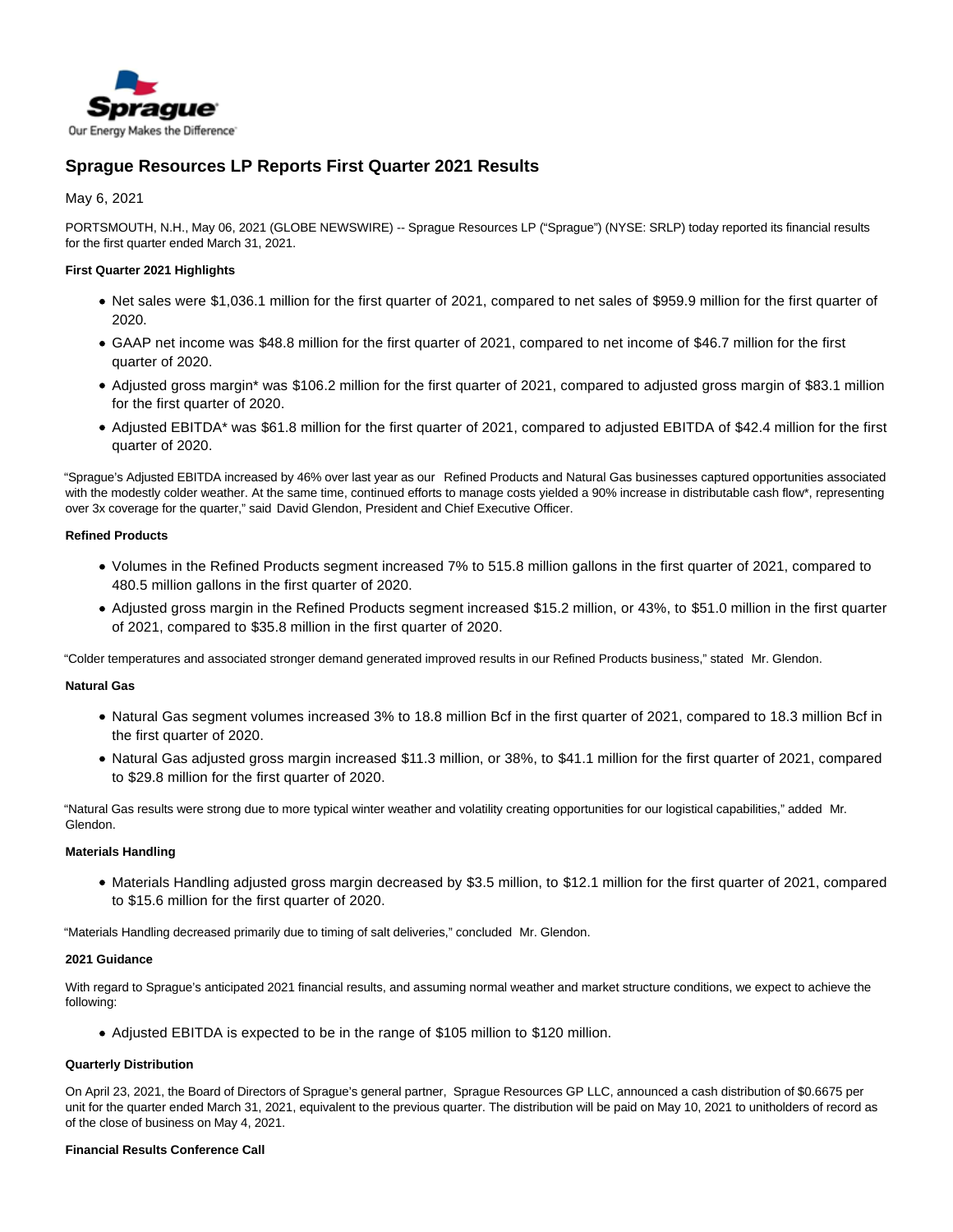Management will review Sprague's first quarter 2021 financial results in a teleconference call for analysts and investors today, May 6, 2021 at 1:00 PM EST.

Dial-in Diamin (866) 516-2130 (U.S. and Canada) (678) 509-7612 (International) Participation Code: 8146978

Participants can dial in up to 30 minutes prior to the start of the call. The conference call may also be accessed live by webcast link: [https://edge.media-server.com/mmc/p/ab6xfiyo.](https://edge.media-server.com/mmc/p/ab6xfiyo) This link is also available on the "Investor Relations" page of Sprague's website at [www.spragueenergy.com u](http://www.spragueenergy.com/)nder "Calendar of Events" and will be archived on the website for one year.

#### **About Sprague Resources LP**

Sprague Resources LP is a master limited partnership engaged in the purchase, storage, distribution and sale of refined petroleum products and natural gas. Sprague also provides storage and handling services for a broad range of materials.

#### **\*Non-GAAP Financial Measures**

EBITDA, adjusted EBITDA, adjusted gross margin, distributable cash flow and distribution coverage ratio are measures not defined by GAAP. Sprague defines EBITDA as net income (loss) before interest, income taxes, depreciation and amortization.

We define adjusted EBITDA as EBITDA increased for unrealized hedging losses and decreased by unrealized hedging gains (in each case with respect to refined products and natural gas inventory, prepaid forward contracts and natural gas transportation contracts), changes in fair value of contingent consideration, adjusted for the impact of acquisition related expenses, and when applicable, adjusted for the net impact of retroactive legislation that reinstates an excise tax credit program available for certain of our biofuel blending activities that had previously expired.

We define adjusted gross margin as net sales less cost of products sold (exclusive of depreciation and amortization) decreased by total commodity derivative gains and losses included in net income (loss) and increased by realized commodity derivative gains and losses included in net income (loss), in each case with respect to refined products and natural gas inventory, prepaid forward contracts and natural gas transportation contracts. Adjusted gross margin has no impact on reported volumes or net sales.

To manage Sprague's underlying performance, including its physical and derivative positions, management utilizes adjusted gross margin. Adjusted gross margin is also used by external users of our consolidated financial statements to assess our economic results of operations and its commodity market value reporting to lenders. EBITDA and adjusted EBITDA are used as supplemental financial measures by external users of our financial statements, such as investors, trade suppliers, research analysts and commercial banks to assess the financial performance of our assets, operations and return on capital without regard to financing methods, capital structure or historical cost basis; the ability of our assets to generate sufficient revenue, that when rendered to cash, will be available to pay interest on our indebtedness and make distributions to our equity holders; repeatable operating performance that is not distorted by non-recurring items or market volatility; and, the viability of acquisitions and capital expenditure projects.

Sprague believes that investors benefit from having access to the same financial measures that are used by its management and that these measures are useful to investors because they aid in comparing its operating performance with that of other companies with similar operations. The adjusted EBITDA and adjusted gross margin data presented by Sprague may not be comparable to similarly titled measures at other companies because these items may be defined differently by other companies. Please see the attached reconciliations of net income to adjusted EBITDA and operating income to adjusted gross margin.

Sprague defines distributable cash flow as adjusted EBITDA less cash interest expense (excluding imputed interest on deferred acquisition payments), cash taxes, and maintenance capital expenditures. Distributable cash flow calculations also reflect the elimination of compensation expense expected to be settled with the issuance of Partnership units, expenses related to business combinations and other adjustments. Distributable cash flow is a significant performance measure used by Sprague and by external users of its financial statements, such as investors, commercial banks and research analysts, to compare the cash generating performance of the Partnership in relation to the cash distributions expected to be paid to its unitholders.

Sprague also calculates the ratio of distributable cash flow to the total cash distribution declared for the period (the distribution coverage ratio) as it provides important information relating to the relationship between Sprague's financial operating performance and its cash distribution capability. Sprague defines the distribution coverage ratio as the ratio of distributable cash flow to the quarterly distribution payable on all outstanding common and subordinated units and incentive distributions.

With regard to guidance, reconciliation of non-GAAP adjusted EBITDA to the closest corresponding GAAP measure (expected net income (loss)) is not available without unreasonable efforts on a forward-looking basis due to the inherent difficulty and impracticality of forecasting certain amounts required by GAAP such as unrealized gains and losses on derivative hedges, which can have a significant and potentially unpredictable impact on our future GAAP financial results.

#### **Cautionary Statement Regarding Forward Looking Statements**

Any statements in this press release about future expectations, plans and prospects for Sprague Resources LP or about Sprague Resources LP's future expectations, beliefs, goals, plans or prospects, constitute forward-looking statements within the meaning of Section 21E of the Securities Exchange Act of 1934. Any statements that are not statements of historical fact (including among other things, statements containing the words "believes," "plans," "anticipates," "expects," "estimates" and similar expressions) should also be considered forward-looking statements. These forward-looking statements involve risks and uncertainties and other factors that are difficult to predict and many of which are beyond management's control. Although Sprague believes that the assumptions underlying these statements are reasonable, investors are cautioned that such forwardlooking statements are inherently uncertain and involve risks that may affect our business prospects and performance causing actual results to differ from those discussed in the foregoing release. Such risks and uncertainties include, by way of example and not of limitation: increased competition for our products or services; adverse weather conditions; changes in supply or demand for our products or services; nonperformance by major customers or suppliers; changes in operating conditions and costs; changes in the level of environmental remediation spending; potential equipment malfunction and unexpected capital expenditures; our ability to complete organic growth and acquisition projects; our ability to integrate acquired assets; potential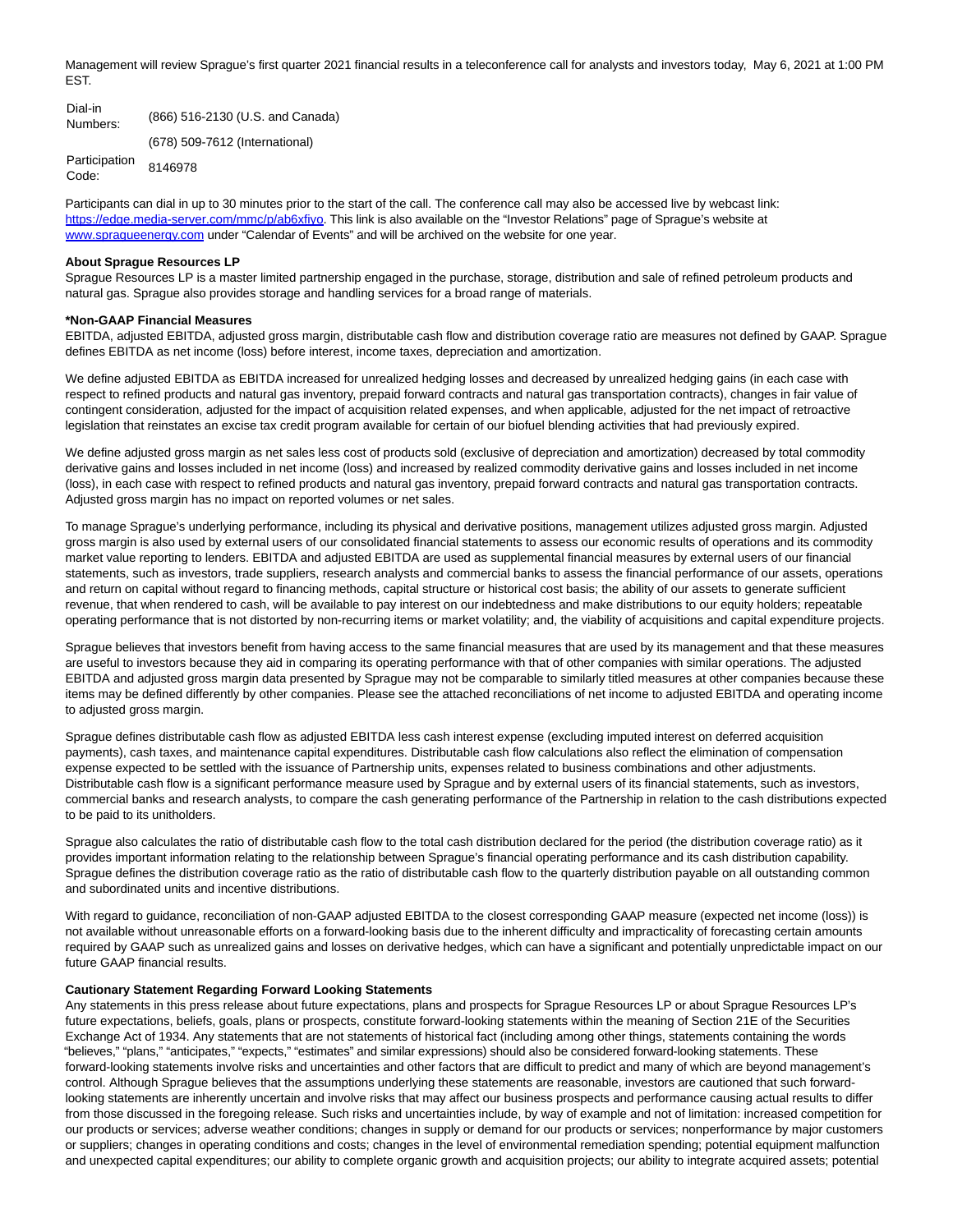labor issues; the legislative or regulatory environment; terminal construction/repair delays; political and economic conditions; and, the impact of security risks including terrorism, international hostilities and cyber-risk. These are not all of the important factors that could cause actual results to differ materially from those expressed in forward looking statements. Other applicable risks and uncertainties have been described more fully in Sprague's most recent Annual Report on Form 10-K filed with the U.S. Securities and Exchange Commission ("SEC") on March 5, 2021 and in the Partnership's subsequent Form 10-Q, Form 8-K and other documents filed with the SEC. Sprague undertakes no obligation and does not intend to update any forward-looking statements to reflect new information or future events. You are cautioned not to place undue reliance on these forwardlooking statements, which speak only as of the date of this press release.

(Financial Tables Below)

#### **Sprague Resources LP Summary Financial Data Three Months Ended March 31, 2021 and 2020**

|                                                            | Three Months Ended March 31, |    |             |  |
|------------------------------------------------------------|------------------------------|----|-------------|--|
|                                                            | 2021                         |    | 2020        |  |
|                                                            | (unaudited)                  |    | (unaudited) |  |
|                                                            | (\$ in thousands)            |    |             |  |
| <b>Income Statements Data:</b>                             |                              |    |             |  |
| Net sales                                                  | \$<br>1,036,134              | \$ | 959,879     |  |
| Operating costs and expenses:                              |                              |    |             |  |
| Cost of products sold (exclusive of depreciation and       |                              |    |             |  |
| amortization)                                              | 924,782                      |    | 850,020     |  |
| Operating expenses                                         | 19,232                       |    | 20,812      |  |
| Selling, general and administrative                        | 25,239                       |    | 20,033      |  |
| Depreciation and amortization                              | 8,482                        |    | 8,598       |  |
| Total operating costs and expenses                         | 977,735                      |    | 899,463     |  |
| Operating income                                           | 58,399                       |    | 60,416      |  |
| Other income                                               | $\overline{2}$               |    |             |  |
| Interest income                                            | 67                           |    | 175         |  |
| Interest expense                                           | (8, 815)                     |    | (11, 286)   |  |
| Income before income taxes                                 | 49,653                       |    | 49,305      |  |
| Income tax provision                                       | (871)                        |    | (2,571)     |  |
| Net income                                                 | 48,782                       |    | 46,734      |  |
| Incentive distributions declared                           |                              |    | (2,072)     |  |
| Limited partners' interest in net income                   | \$<br>48,782                 | \$ | 44,662      |  |
| Net income per limited partner unit:                       |                              |    |             |  |
| Common - basic                                             | \$<br>2.04                   | \$ | 1.96        |  |
| Common - diluted                                           | \$<br>2.04                   | \$ | 1.95        |  |
| Units used to compute net income per limited partner unit: |                              |    |             |  |
| Common - basic                                             | 23,893,846                   |    | 22,820,983  |  |
| Common - diluted                                           | 23,893,846                   |    | 22,871,748  |  |
| Distribution declared per unit                             | \$<br>0.6675                 | \$ | 0.6675      |  |
|                                                            |                              |    |             |  |

## **Sprague Resources LP Volume, Net Sales and Adjusted Gross Margin by Segment Three Months Ended March 31, 2021 and 2020**

|                                 |                               | Three Months Ended March 31, |                     |  |
|---------------------------------|-------------------------------|------------------------------|---------------------|--|
|                                 | 2021                          |                              | 2020<br>(unaudited) |  |
|                                 | (unaudited)                   |                              |                     |  |
|                                 | (\$ and volumes in thousands) |                              |                     |  |
| <b>Volumes:</b>                 |                               |                              |                     |  |
| Refined products (gallons)      | 515,845                       |                              | 480,486             |  |
| Natural gas (MMBtus)            |                               | 18,835                       | 18,328              |  |
| Materials handling (short tons) |                               | 466                          | 886                 |  |
| Materials handling (gallons)    |                               | 57,859                       | 78,447              |  |
| <b>Net Sales:</b>               |                               |                              |                     |  |
| Refined products                | \$<br>916,201                 | \$                           | 841,942             |  |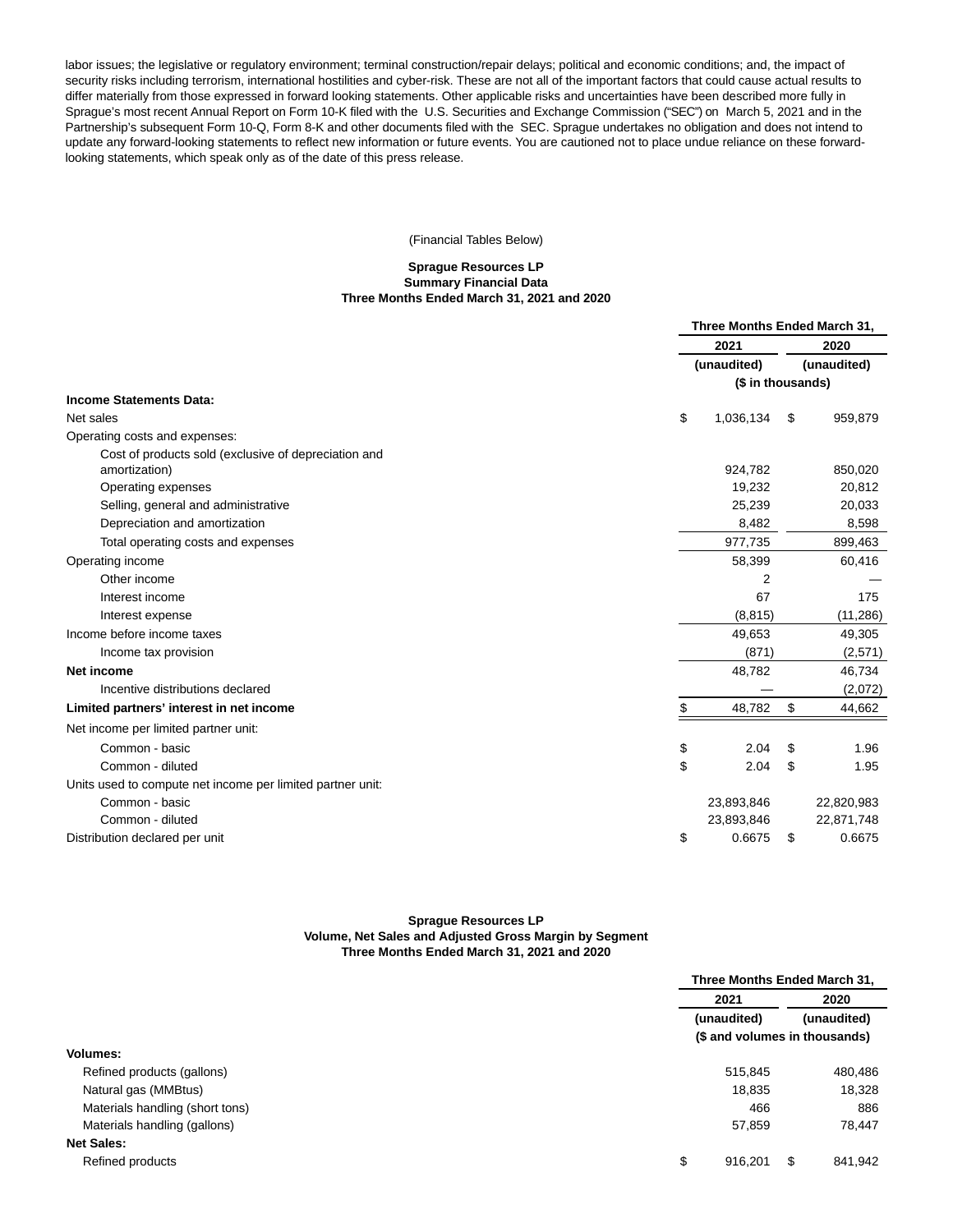| Natural gas                                                       | 102,575         | 95,778        |
|-------------------------------------------------------------------|-----------------|---------------|
| Materials handling                                                | 12,046          | 15,557        |
| Other operations                                                  | 5,312           | 6,602         |
| Total net sales                                                   | \$<br>1,036,134 | \$<br>959,879 |
| Reconciliation of Operating Income to Adjusted Gross Margin:      |                 |               |
| <b>Operating income</b>                                           | \$<br>58,399    | \$<br>60,416  |
| Operating costs and expenses not allocated to operating segments: |                 |               |
| Operating expenses                                                | 19,232          | 20,812        |
| Selling, general and administrative                               | 25,239          | 20,033        |
| Depreciation and amortization                                     | 8,482           | 8,598         |
| Add/(deduct):                                                     |                 |               |
| Change in unrealized (loss) gain on inventory                     | (26, 257)       | (13, 549)     |
| Change in unrealized value on natural gas                         |                 |               |
| transportation contracts                                          | 21,116          | (13, 199)     |
| Total adjusted gross margin:                                      | 106,211         | \$<br>83,111  |
| <b>Adjusted Gross Margin:</b>                                     |                 |               |
| Refined products                                                  | \$<br>51,033    | \$<br>35,792  |
| Natural gas                                                       | 41,089          | 29,787        |
| Materials handling                                                | 12,076          | 15,581        |
| Other operations                                                  | 2,013           | 1,951         |
| Total adjusted gross margin                                       | \$<br>106,211   | \$<br>83,111  |
|                                                                   |                 |               |

## **Sprague Resources LP Reconciliation of Net Income to Non-GAAP Measures Three Months Ended March 31, 2021 and 2020**

|                                                                                                                     | Three Months Ended March 31, |           |                     |           |
|---------------------------------------------------------------------------------------------------------------------|------------------------------|-----------|---------------------|-----------|
|                                                                                                                     | 2021<br>(unaudited)          |           | 2020<br>(unaudited) |           |
|                                                                                                                     |                              |           |                     |           |
|                                                                                                                     |                              |           | (\$ in thousands)   |           |
| Reconciliation of net income to EBITDA, Adjusted                                                                    |                              |           |                     |           |
| <b>EBITDA and Distributable Cash Flow:</b>                                                                          |                              |           |                     |           |
| Net income                                                                                                          | \$                           | 48,782    | \$                  | 46,734    |
| Add/(deduct):                                                                                                       |                              |           |                     |           |
| Interest expense, net                                                                                               |                              | 8,748     |                     | 11,111    |
| Tax provision                                                                                                       |                              | 871       |                     | 2,571     |
| Depreciation and amortization                                                                                       |                              | 8,482     |                     | 8,598     |
| <b>EBITDA</b>                                                                                                       | \$                           | 66,883    | \$                  | 69,014    |
| Add/(deduct):                                                                                                       |                              |           |                     |           |
| Change in unrealized (loss) gain on inventory                                                                       |                              | (26, 257) |                     | (13, 549) |
| Change in unrealized value on natural gas transportation                                                            |                              |           |                     |           |
| contracts                                                                                                           |                              | 21,116    |                     | (13, 199) |
| Gain on sale of fixed assets not in the ordinary course of business including gain on insurance recoveries          |                              | (2)       |                     |           |
| Acquisition related expenses                                                                                        |                              |           |                     |           |
| Other adjustments (1)                                                                                               |                              | 35        |                     | 159       |
| <b>Adjusted EBITDA</b>                                                                                              | \$                           | 61,775    | \$                  | 42,426    |
| Add/(deduct):                                                                                                       |                              |           |                     |           |
| Cash interest expense, net                                                                                          |                              | (7, 367)  |                     | (9,830)   |
| Cash taxes                                                                                                          |                              | (983)     |                     | (3,061)   |
| Maintenance capital expenditures                                                                                    |                              | (2,008)   |                     | (2,763)   |
| Equity-based compensation                                                                                           |                              |           |                     | 409       |
| Elimination of expense relating to incentive compensation and directors fees expected to be paid in<br>common units |                              | 2,368     |                     | (168)     |
| Other                                                                                                               |                              | 6         |                     | 1,187     |
| Distributable cash flow                                                                                             | \$                           | 53,791    | \$                  | 28,200    |

(1) Represents the change in fair value of contingent consideration related to the 2017 Coen Energy acquisition and other expense.